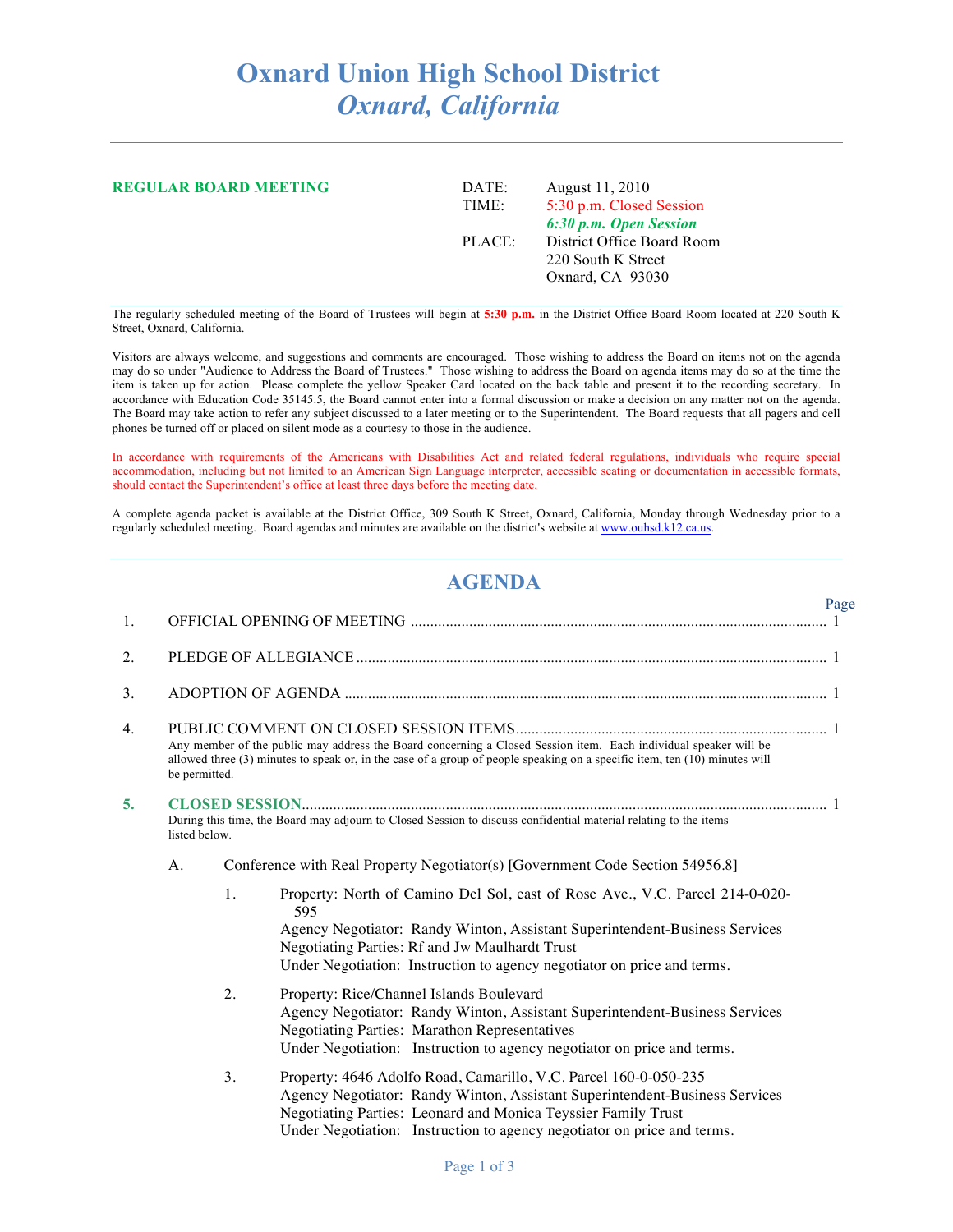Board Meeting Agenda

|    | <b>August 11 2010</b> |                                                                                                                                                                                                                                                                                                                                                                                                                                                                                                                                                                         |                |  |  |  |
|----|-----------------------|-------------------------------------------------------------------------------------------------------------------------------------------------------------------------------------------------------------------------------------------------------------------------------------------------------------------------------------------------------------------------------------------------------------------------------------------------------------------------------------------------------------------------------------------------------------------------|----------------|--|--|--|
|    |                       |                                                                                                                                                                                                                                                                                                                                                                                                                                                                                                                                                                         | Page           |  |  |  |
|    |                       |                                                                                                                                                                                                                                                                                                                                                                                                                                                                                                                                                                         |                |  |  |  |
|    | listed below.         | During this time, the Board may adjourn to Closed Session to discuss confidential material relating to the items                                                                                                                                                                                                                                                                                                                                                                                                                                                        |                |  |  |  |
|    | <b>B.</b>             | Public Employee Discipline/Dismissal/Release/Appointment [Government Code Sec.<br>54957]                                                                                                                                                                                                                                                                                                                                                                                                                                                                                |                |  |  |  |
|    |                       | -Assistant Principal                                                                                                                                                                                                                                                                                                                                                                                                                                                                                                                                                    |                |  |  |  |
| 6. |                       | (Approximate time - 6:30 p.m.)                                                                                                                                                                                                                                                                                                                                                                                                                                                                                                                                          |                |  |  |  |
| 7. |                       |                                                                                                                                                                                                                                                                                                                                                                                                                                                                                                                                                                         |                |  |  |  |
|    |                       | Those persons wishing to address the Board may do so at this time by completing a yellow Speaker Card, located on<br>the back table, and presenting it to the recording secretary. Please address your comments to the Board President.<br>Individual presentations are limited to three (3) minutes each, or in the case of a group of people speaking on a<br>specific item, ten (10) minutes will be permitted. Please refer to the complete text of Oxnard Union High School<br>District Board Policy 910: Procedures for Communicating with the Board of Trustees. |                |  |  |  |
| 8. |                       |                                                                                                                                                                                                                                                                                                                                                                                                                                                                                                                                                                         |                |  |  |  |
|    | A.                    | General Update:                                                                                                                                                                                                                                                                                                                                                                                                                                                                                                                                                         |                |  |  |  |
|    |                       | Presented by: Bob Carter, Ed.D., Superintendent                                                                                                                                                                                                                                                                                                                                                                                                                                                                                                                         |                |  |  |  |
|    | <b>B.</b>             | Presentation by Bob Burrows, Director, Community Development                                                                                                                                                                                                                                                                                                                                                                                                                                                                                                            |                |  |  |  |
|    | C.                    | Progress Report: Facilities Master Plan                                                                                                                                                                                                                                                                                                                                                                                                                                                                                                                                 |                |  |  |  |
| 9. |                       | <b>CONSENT CALENDAR</b>                                                                                                                                                                                                                                                                                                                                                                                                                                                                                                                                                 |                |  |  |  |
|    | А.                    | Consideration of Approval of Agreement between Oxnard Union High School District                                                                                                                                                                                                                                                                                                                                                                                                                                                                                        |                |  |  |  |
|    |                       |                                                                                                                                                                                                                                                                                                                                                                                                                                                                                                                                                                         |                |  |  |  |
|    | <b>B.</b>             | Consideration of Approval of Agreement between Oxnard Union High School District and                                                                                                                                                                                                                                                                                                                                                                                                                                                                                    |                |  |  |  |
|    |                       |                                                                                                                                                                                                                                                                                                                                                                                                                                                                                                                                                                         |                |  |  |  |
|    | $C$ .                 | Consideration of Adoption of Resolution No. 10-54, Resolution of Change Authorized                                                                                                                                                                                                                                                                                                                                                                                                                                                                                      |                |  |  |  |
|    |                       |                                                                                                                                                                                                                                                                                                                                                                                                                                                                                                                                                                         |                |  |  |  |
|    | D.                    | Consideration of Approval of Agreement between Oxnard Union High School District and                                                                                                                                                                                                                                                                                                                                                                                                                                                                                    |                |  |  |  |
|    |                       | PW Environmental for Preparation and Submittal of Reimbursement Requests to the                                                                                                                                                                                                                                                                                                                                                                                                                                                                                         |                |  |  |  |
|    |                       |                                                                                                                                                                                                                                                                                                                                                                                                                                                                                                                                                                         |                |  |  |  |
|    | Е.                    | Consideration of Approval of the Proposal from GRD Construction for the                                                                                                                                                                                                                                                                                                                                                                                                                                                                                                 |                |  |  |  |
|    |                       | Refrigerator/Freezer Enclosure Project at Pacifica High School                                                                                                                                                                                                                                                                                                                                                                                                                                                                                                          | 3              |  |  |  |
|    | F.                    | Consideration of Approval of Notice of Completion of the Exterior Painting Project at                                                                                                                                                                                                                                                                                                                                                                                                                                                                                   |                |  |  |  |
|    |                       |                                                                                                                                                                                                                                                                                                                                                                                                                                                                                                                                                                         |                |  |  |  |
|    | G.                    | Consideration of Renewal of Agreement for Services with Department of Rehabilitation for                                                                                                                                                                                                                                                                                                                                                                                                                                                                                |                |  |  |  |
|    |                       | Consideration of Approval of MOU between Oxnard Union High School District and                                                                                                                                                                                                                                                                                                                                                                                                                                                                                          |                |  |  |  |
|    | Н.                    |                                                                                                                                                                                                                                                                                                                                                                                                                                                                                                                                                                         |                |  |  |  |
|    | Ι.                    | Consideration of Approval of Change Order #2 Submitted for Woodshop Addition at                                                                                                                                                                                                                                                                                                                                                                                                                                                                                         |                |  |  |  |
|    |                       |                                                                                                                                                                                                                                                                                                                                                                                                                                                                                                                                                                         |                |  |  |  |
|    | J.                    | Consideration of Approval of Change Order #3 Submitted for Woodshop Addition to                                                                                                                                                                                                                                                                                                                                                                                                                                                                                         |                |  |  |  |
|    |                       |                                                                                                                                                                                                                                                                                                                                                                                                                                                                                                                                                                         |                |  |  |  |
|    | Κ.                    | Consideration of Approval of Notice of Completion of the Visitor Side Bleacher Project at                                                                                                                                                                                                                                                                                                                                                                                                                                                                               |                |  |  |  |
|    |                       |                                                                                                                                                                                                                                                                                                                                                                                                                                                                                                                                                                         |                |  |  |  |
|    | L.                    | Consideration of Approval of Developer Fees Revenue and Expenditures for Fiscal Year                                                                                                                                                                                                                                                                                                                                                                                                                                                                                    |                |  |  |  |
|    |                       |                                                                                                                                                                                                                                                                                                                                                                                                                                                                                                                                                                         | $\overline{4}$ |  |  |  |